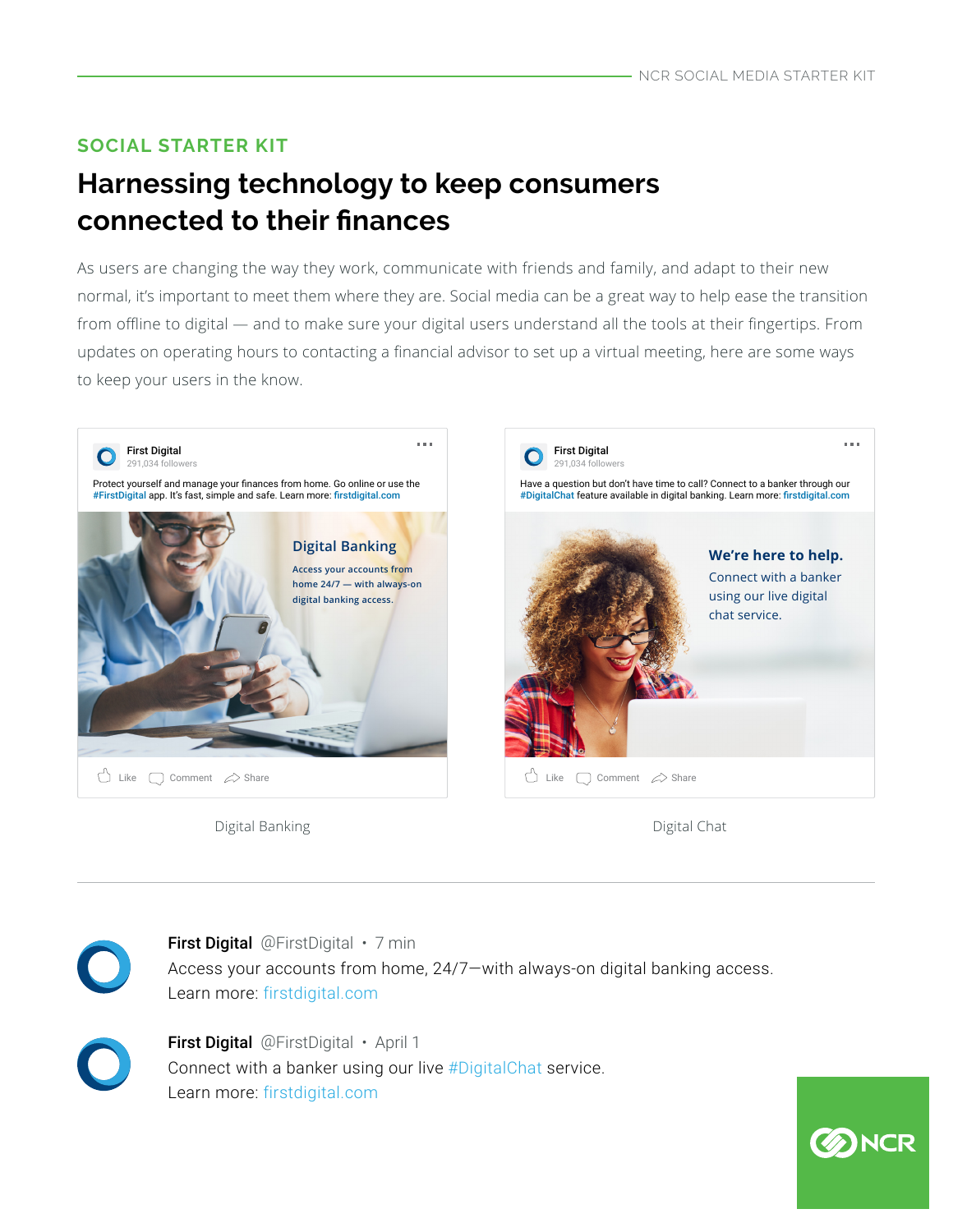

Financial Support and Assistance **Deferred a Payment** Defer a Payment

**B**NCR



#FirstDigital is offering special assistance to our retail and business users impacted by the evolving COVID-19 pandemic, including payment #deferrals and more. Learn more: firstdigital.com



#### First Digital @FirstDigital · April 2

#FirstDigital is actively monitoring the evolving COVID-19 situation and making sure you have the tools and resources you need to manage your #FinancialWellness. Learn more about our digital banking features, branch information and the special assistance we're offering.



#### First Digital @FirstDigital · April 3

"Hey Alexa, what's my account balance?" We've enabled #VoiceBanking with Amazon Alexa devices. Download the #AmazonApp and our #FirstDigital skill for contactless banking.